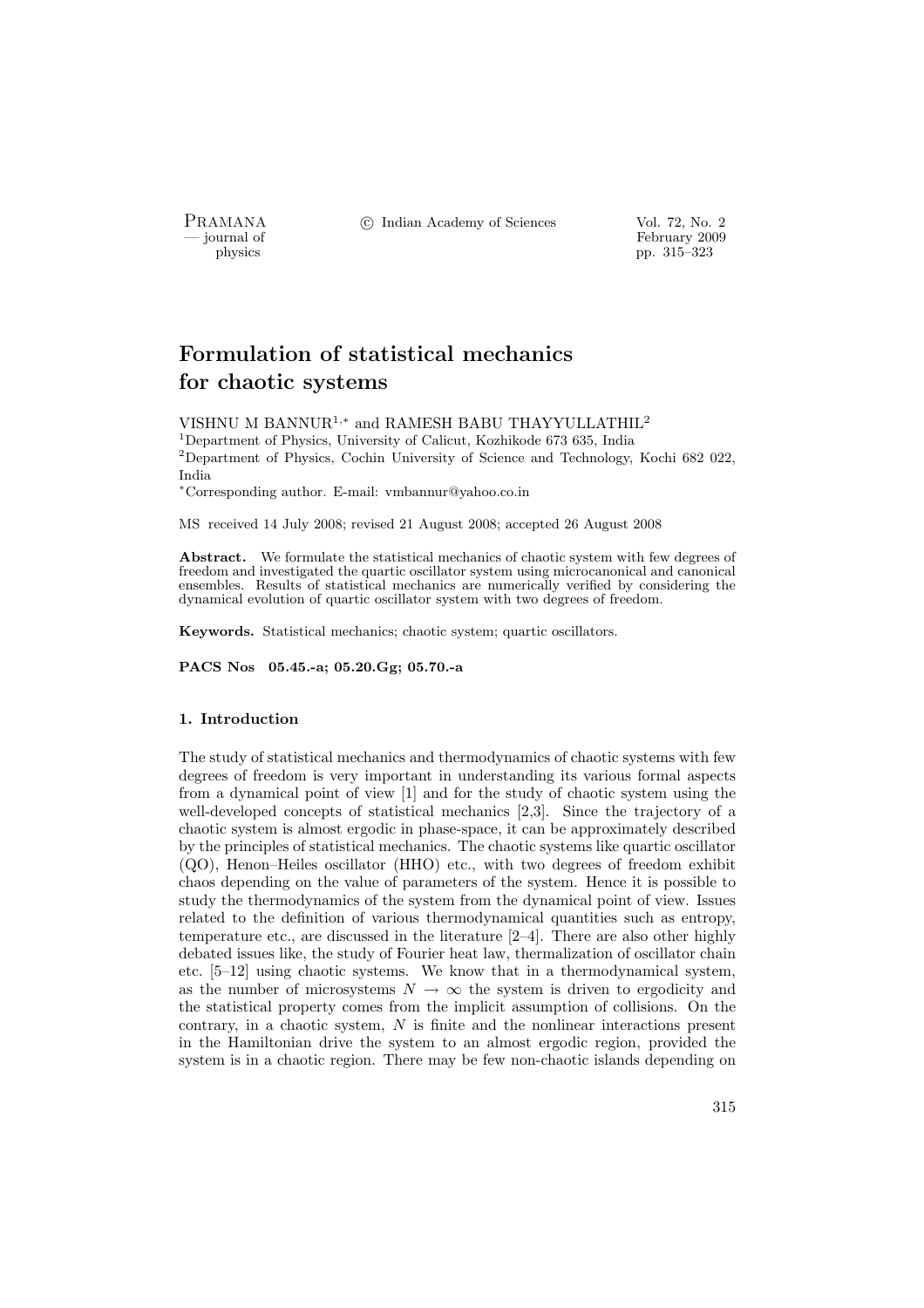the values of the parameters, where the system may not show any ergodicity and the statistical properties and thermodynamics of the system may not have much meaning in that region.

An initial study of statistical mechanics of chaotic system was carried out by Berdichevsky and Alberti [2] using Henon–Heiles oscillator and later it was extended to quartic oscillator [3] also. Various issues like concepts of temperature, entropy and distribution function and equipartition of energy were studied in detail and also verified numerically using the formulation of microcanonical ensemble.

Here, we again strengthen the idea of statistical mechanics of chaotic systems using Kinchin's formulation based on microcanonical ensemble [13]. Further, we extend the study to canonical ensemble of such a system and as an example, we consider QO and obtain various thermodynamic quantities and the results are verified numerically.

### 2. Henon–Heiles oscillator and quartic oscillator

First we briefly discuss QO and HHO models, studied extensively in the context of chaos and statistical mechanics of chaos [2,3]. Both are Hamiltonian systems with two degrees of freedom and the Hamiltonians are given by

$$
H = \frac{(p_1^2 + p_2^2)}{2} + \frac{(1 - \alpha)}{12} (q_1^4 + q_2^4) + \frac{1}{2} q_1^2 q_2^2,
$$
\n<sup>(1)</sup>

and

$$
H = \frac{(p_1^2 + p_2^2)}{2} + \frac{q_1^2}{2} + \frac{q_2^2}{2} + q_1^2 q_2 - \frac{1}{3} q_2^3,
$$
\n(2)

for QO and HHO respectively. Here  $q$ 's and  $p$ 's are generalized coordinates and momenta respectively and  $\alpha$  is a parameter. QO is chaotic except for the values of  $\alpha = -\infty$ ,  $-2$  and 0, and is highly chaotic for  $\alpha$  close to 1 as shown in refs [14–16]. HHO is chaotic for energy  $E = 1/6$  and develops non-chaotic islands as the energy is decreased. In order to study the statistical mechanics using microcanonical ensemble first we need to evaluate the bounded phase-space volume for a given energy  $E$  and it is given by

$$
\Sigma(E) = \int_{H \le E} dp_1 dp_2 dq_1 dq_2 = C E^{3/2}, \tag{3}
$$

for QO with  $\alpha \neq 1$  and for HHO

$$
\Sigma(E) = \pi E^2 \left( 1 + \frac{E}{2} + \frac{35}{32} E^2 + \cdots \right),\tag{4}
$$

as discussed in detail in ref. [3]. Note that for  $\alpha = 1$  the phase-space volume of QO is infinite and hence undefined. In our numerical work we chose  $\alpha = 0.99$ . In ref. [3] we also discussed the generalized QO with N degrees of freedom for the Hamiltonian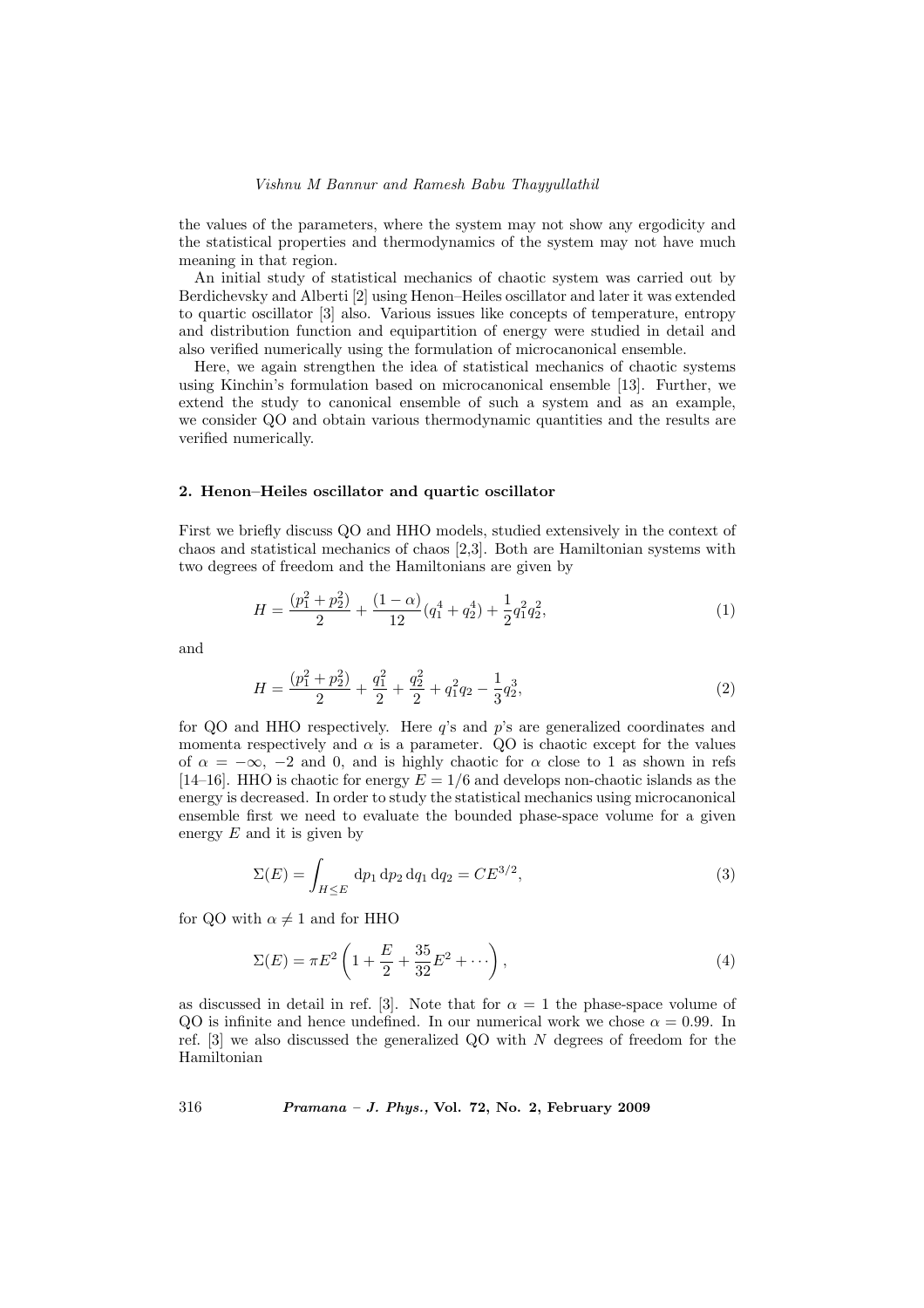$$
H = \frac{1}{2} \sum_{i=1}^{N} p_i^2 + \frac{1}{2} \sum_{i,j=1}^{N} \alpha_{ij} q_i^2 q_j^2,
$$
\n(5)

where  $\alpha_{ij}$  are parameters. This system reduces to our earlier  $N = 2$  quartic oscillator if  $\alpha_{11} = \alpha_{22} = (1 - \alpha)/6$  and  $\alpha_{12} = \alpha_{21} = 1/2$ . Phase-space volume for this system is given by

$$
\Sigma(E) = \int_{H \le E} dp_1 ... dp_N dq_1 ... dq_N = C_1 E^{3N/4},\tag{6}
$$

where  $C_1$  is a constant.

### 3. Microcanonical ensemble

In the microcanonical ensemble, one consider a system with constant energy and in our case we consider a Hamiltonian system like HHO or QO with constant energy. Depending on the value of the parameters, the system may exhibit chaos and their phase-space trajectory is almost ergodic in the whole or some region of the phasespace. In those chaotic regions we may have averages of any observable  $O$  given as

$$
\langle O \rangle_{\rm t} = \langle O \rangle_{\rm ph} = \langle O \rangle_{\rm en},\tag{7}
$$

which follows from ergodic theorem. Here  $\langle O \rangle_t$ ,  $\langle O \rangle_{ph}$  and  $\langle O \rangle_{en}$  refers to time, phase-space and ensemble averages respectively. For example, the average of momentum square of *i*th degrees of freedom  $\langle p_i^2 \rangle$  approaches the same value on both time average and phase-space average, as verified in ref. [3]. The phase-space average is defined as

$$
\langle O \rangle_{\text{ph}} \equiv \frac{1}{\Gamma} \int_{E \le H \le E + \Delta} d\Sigma O,\tag{8}
$$

where  $\Sigma$ ,  $\Gamma$  and  $\Omega \equiv (\partial \Sigma / \partial E)$  are the number of microstates in phase-space hypersphere, hypershell and on the hypersphere surface respectively. Using the above definition of average we now have the equipartition theorem,

$$
\langle p_1^2 \rangle = \langle p_2^2 \rangle = \dots = \left[ \frac{\partial \ln \Sigma}{\partial E} \right]^{-1} \equiv T_B. \tag{9}
$$

Here  $T_B$  may be identified as a temperature by considering a thought experiment of equilibration of two systems in thermal contact. Suppose we have two systems 1 and 2 and they are brought into thermal contact. After equilibration, the average momentum square of ith particle in system 1 is,

$$
\langle p_i^2 \rangle_{(1)} = \left[ \frac{\partial \ln \Sigma_1}{\partial E_1} \right]^{-1} = T_{B1} ,
$$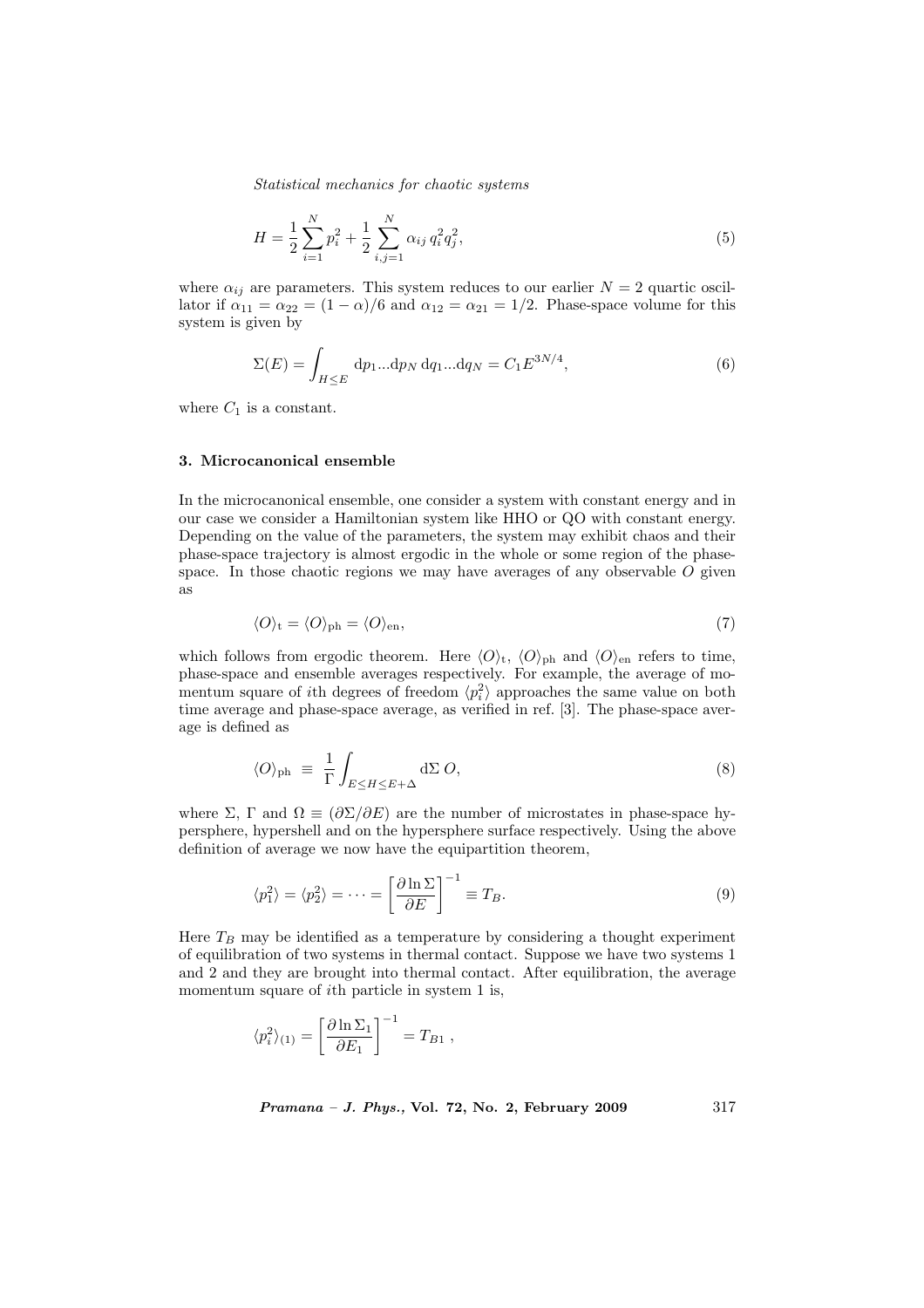### Vishnu M Bannur and Ramesh Babu Thayyullathil

by equipartition theorem (EPT) on system 1. It may be also evaluated by considering the combined system  $(1 + 2)$  as

$$
\langle p_i^2 \rangle_{(1+2)} = \left[ \frac{\partial \ln \Sigma}{\partial E} \right]^{-1} = T_B,
$$

by EPT on system  $(1+2)$  together. Similarly, for the other system

$$
\langle p_j^2 \rangle_{(2)} = \left[ \frac{\partial \ln \Sigma_2}{\partial E_2} \right]^{-1} = T_{B2},
$$

by EPT on system 2 which is also equal to

$$
\langle p_j^2 \rangle_{(1+2)} = \left[ \frac{\partial \ln \Sigma}{\partial E} \right]^{-1} = T_B,
$$

by EPT on system  $(1+2)$  together. Therefore, once the system is equilibrated  $T_{B1} = T_{B2}$  and hence we may call

$$
T_B = (\partial \ln \Sigma / \partial E)^{-1} \tag{10}
$$

as the temperature of the system. Note that it is different from normal definition of temperature,

$$
T_S = \left[\frac{\partial \ln(\partial \Sigma / \partial E)}{\partial E}\right]^{-1} = \langle \Phi \rangle^{-1},
$$

where  $\Phi = \nabla \cdot (\nabla H / |\nabla H|^2)$ , which was found recently [4] and reformulated and verified using quartic oscillators as well as Henon–Heiles oscillators in ref. [3]. In the limit  $N \to \infty$  both are the same.

Let us now discuss the entropy of our system which is an extensive variable. Following Khinchin [13] for a system with energy  $E$ , which consists of two subsystems 1 and 2 we have,

$$
\Omega(E) = \sum_{E_1} \Omega_1(E_1)\Omega_2(E - E_1),
$$

which can be written as

$$
\Omega(E) = \int_0^\infty dE_1 \Omega_1(E_1) \Omega_2(E - E_1).
$$
\n(11)

Since the relation given in eq. (11) is a convolution integral, it is convenient to Since the relation given in eq. (11) is a convolution integral, it is convenient to work with Laplace transform of various  $\Omega(E)$ . Defining  $\phi(\alpha) = \int_0^{\infty} dE e^{-\alpha E} \Omega(E)$ we write  $\phi(\alpha) = \phi_1(\alpha)\phi_2(\alpha)$  where  $\phi_1$  and  $\phi_2$  are Laplace transforms of  $\Omega_1$  and  $\Omega_2$ respectively. Again, following Khinchin, we choose  $\alpha = \theta$  as the simple root of the equation

$$
-\frac{\mathrm{d}\ln\phi(\alpha)}{\mathrm{d}\alpha}\bigg|_{\alpha=\theta} = E. \tag{12}
$$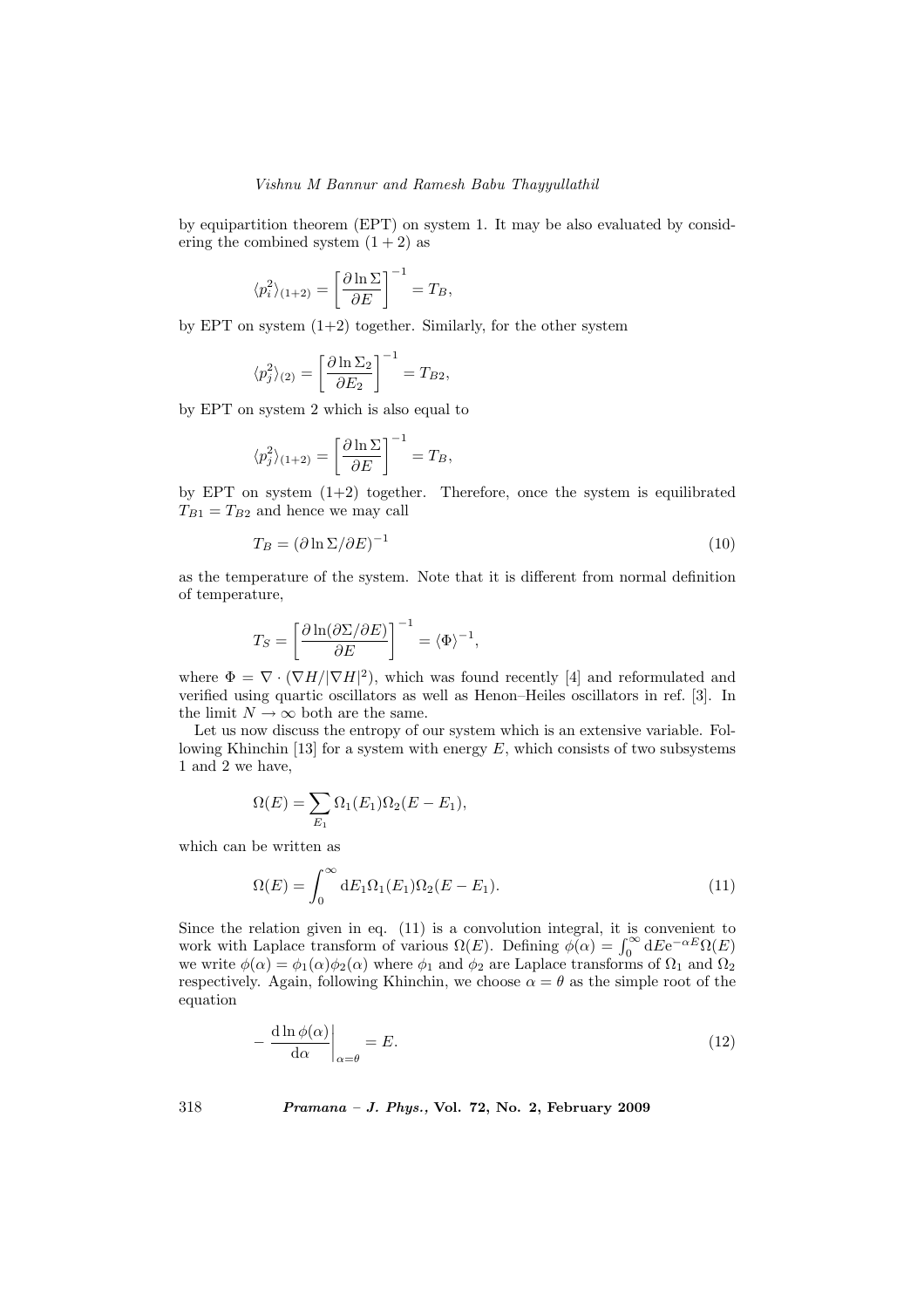In simple systems like N-quartic oscillators [3] where  $\Sigma(E) = CE^{3N/4}$  or ideal gas [17] with

$$
\Sigma(E) = \left(\frac{V}{h^3}\right)^N \frac{(2\pi m)^{3N/2}}{(3N/2)!} E^{3N/2},
$$

etc., this  $\theta$  is related to  $T_B$  via EPT. To see this connection consider systems with  $\Sigma(E) = CE^{l}$  and the corresponding  $\Omega(E) = CIE^{l-1}$ . Then EPT gives us

$$
T_B^{-1} = \frac{\partial \ln \Sigma}{\partial E} = \frac{\Omega}{\Sigma} = \frac{l}{E}.
$$
\n(13)

Since

$$
\phi(\alpha) = \int_0^\infty dE \, e^{-\alpha E} C l E^{l-1} = \frac{Cl!}{\alpha^l} \tag{14}
$$

and using eq. (14) in eq. (12) gives us the relation

$$
\theta = \frac{l}{E}.\tag{15}
$$

Comparing eqs (13) and (15) we get the important relation  $\theta = T_B^{-1}$ . Now the extensive property reads as

$$
\phi(\alpha) = \phi_1(\alpha)\phi_2(\alpha) \rightarrow \phi(T_B) = \phi_1(T_B)\phi_2(T_B).
$$

In this formalism [13] the entropy is defined as

$$
S = E\theta + \ln \phi(\theta) \to \frac{E}{T_B} + \ln \phi(T_B), \qquad (16)
$$

and it becomes

$$
S = \frac{E_1 + E_2}{T_B} + \ln(\phi_1(T_B)\phi_2(T_B)) = S_1 + S_2,
$$
\n(17)

where  $S_1$  and  $S_2$  are entropies of the subsystems. Hence the extensive property of the entropy defined by eq. (16) is very well-established. For our examples,

$$
\Sigma = CE^{l} \to \ln \Sigma = \ln C + l \ln E
$$

and this gives us

$$
S = \ln \Sigma + \ln l! - (l \ln l - l) +
$$
constant.

Finally, it leads to

$$
\frac{\partial S}{\partial E} = \frac{\partial \ln \Sigma}{\partial E} = T_B^{-1},
$$

which is the well-known thermodynamic relation.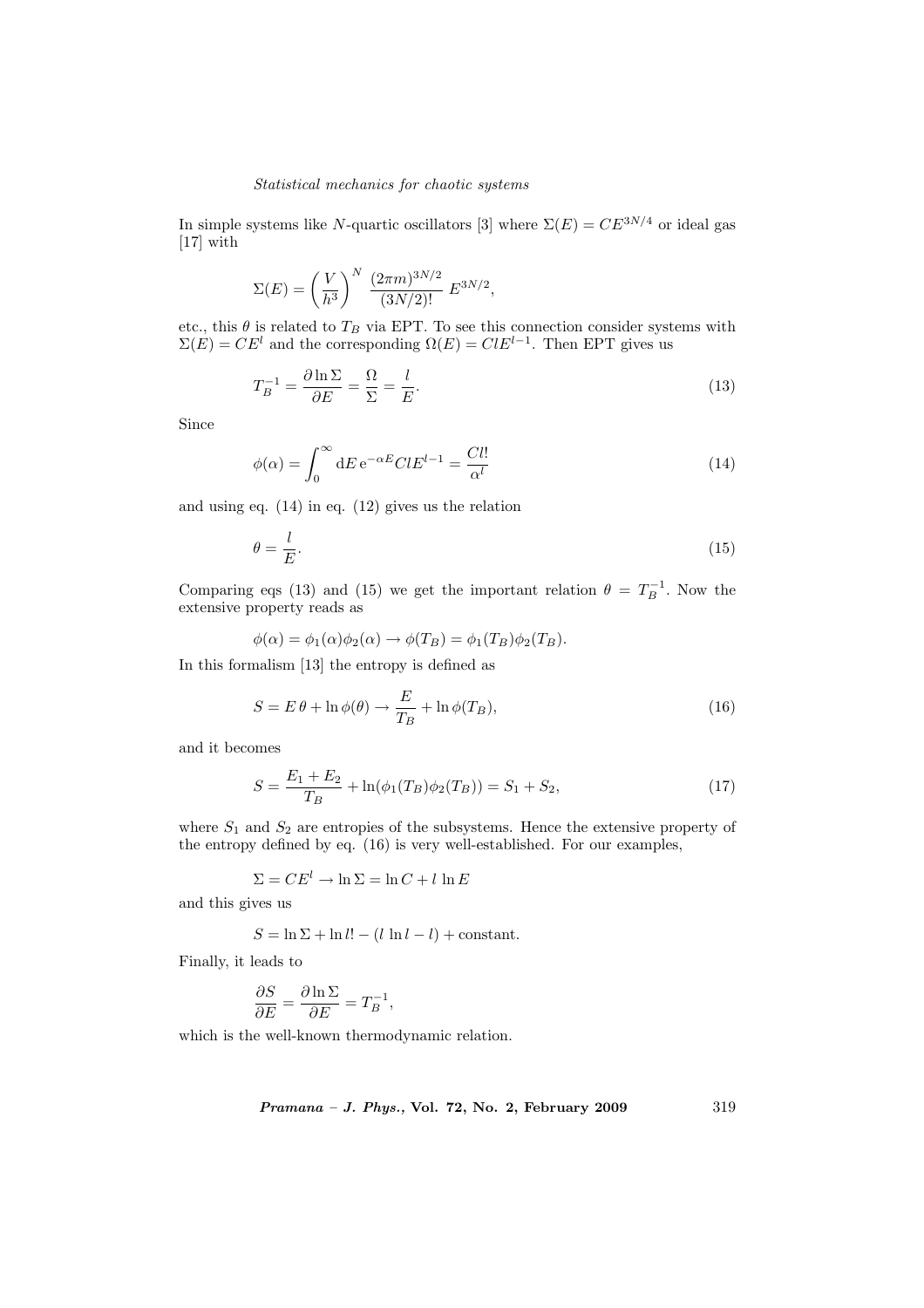# Vishnu M Bannur and Ramesh Babu Thayyullathil

# 4. Canonical ensemble formulation of quartic oscillators

In the classical theory we have the canonical partition function

$$
Q = \int dp_1 dp_2 dq_1 dq_2 e^{-\beta \left[\frac{p_1^2 + p_2^2}{2} + \frac{1}{2}((1-\alpha)/6 (q_1^4 + q_2^4) + q_1^2 q_2^2)\right]},
$$
\n(18)

which reduces to

$$
Q = (2 \pi T)^{3/2} \, 2 \sqrt{\frac{1-\alpha}{2(4-\alpha)}} \, K\left(\sqrt{\frac{2+\alpha}{4-\alpha}}\right),\tag{19}
$$

where T is the temperature and  $\beta = 1/T$  and  $K(z)$  is the complete elliptical integral of the first kind. From the partition function  $Q$  one can obtain the density of states which may be useful for the study of transition from chaos to integrability of a system [18].

For a more general quartic oscillator with  $N$  degrees of freedom we have

$$
Q_N = \int d^N p d^N q e^{-\beta H},
$$

where

$$
H = \sum_{i} \frac{p_i^2}{2} + \sum_{i,j} \frac{\alpha_{ij}}{2} q_i^2 q_j^2,
$$

which on simplification reduces to

$$
Q_N = T^{3N/4} C_N,\tag{20}
$$

where  $C_N$  is independent of T. Following the standard procedure, various thermodynamic quantities may be derived from the Helmholtz free energy,

$$
A = -T \ln Q_N = -\frac{3N}{4} T \ln T - T \ln C_N.
$$
 (21)

The entropy  $S$  and the average energy  $U$  are

$$
S = \frac{3N}{4} \ln T + \frac{3N}{4} + \ln C_N
$$

and

$$
U = \frac{3}{4}NT.
$$

Further, the specific heat  $C_V$  and square of the energy fluctuation  $\Delta E^2$  are obtained as

$$
C_V = \frac{3}{4}N
$$
,  $\frac{\Delta E^2}{U^2} = \frac{1}{3N/4}$ .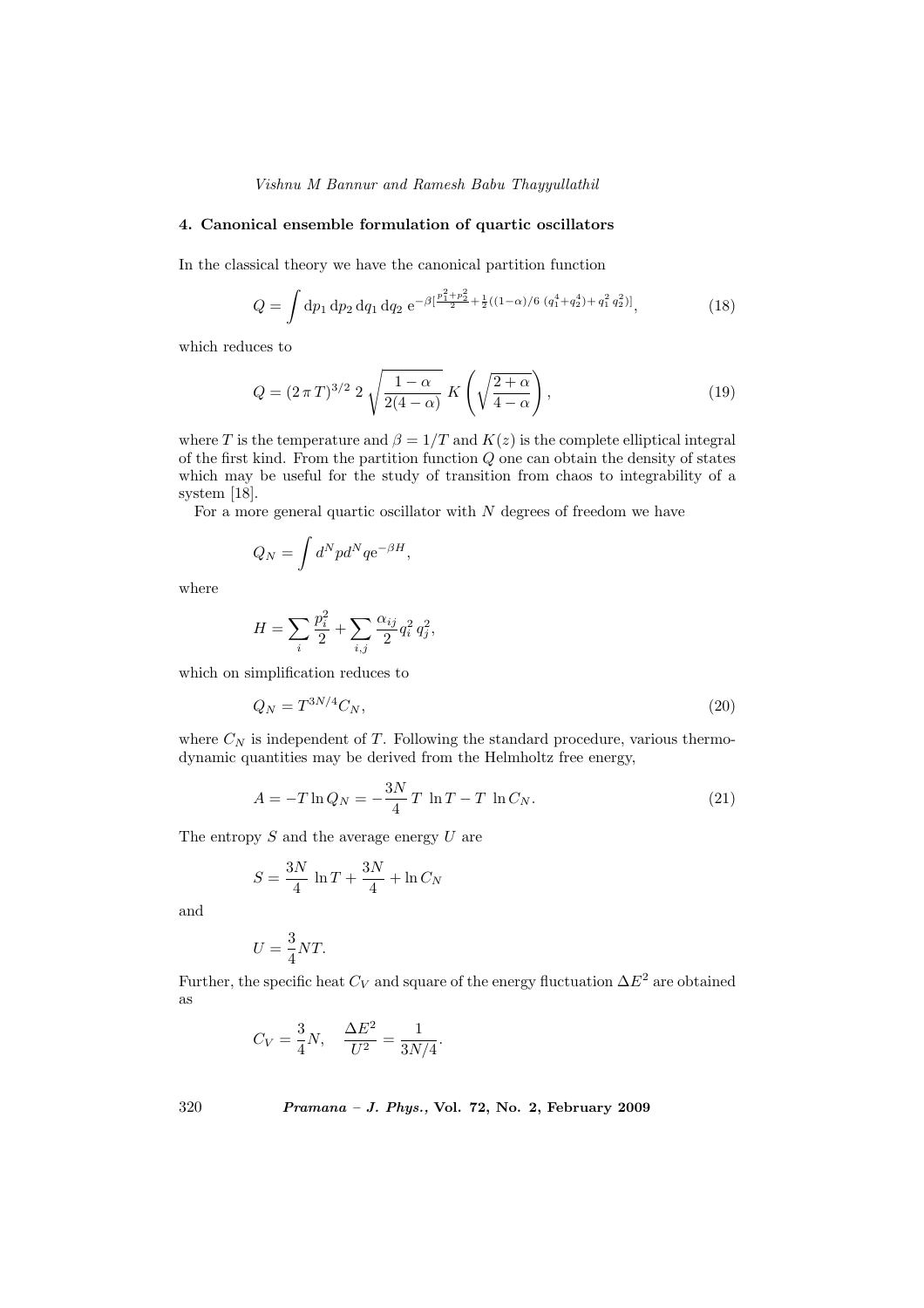It is interesting to note that the energy–temperature relation here is the same as that of the microcanonical ensemble formulation, i.e.  $T_B^{-1} = (3N/4)/E$ , provided we take the temperature T to be the same as  $T_B$ . Also note that the temperature  $T_S \equiv \langle \Phi \rangle^{-1}$  defined in ref. [4] is obtained from the definition

$$
\langle \Phi \rangle = \frac{1}{Q_N} \int d^N p d^N q {\rm e}^{-\beta \, H} \nabla \cdot \frac{\nabla H}{|\nabla H|^2},
$$

and after some algebra it gives us

$$
\langle \Phi \rangle = \beta = \frac{1}{T},
$$

which is also the same as T. This means that  $T_B$  and  $T_S$  are the same and equal to  $T$ , since  $T$  is the temperature of the reservoir with the number of degrees of freedom  $N \to \infty$  and at this limit  $T_B = T_S$ . Thus, for the dynamical evaluation of temperature in canonical ensemble formulation  $T_B$  may be more preferable, contrary to the observation in ref. [4], since the expression for  $\Phi$  is more complicated than  $p_i^2$  for very large N.

# 5. Numerical results

Numerical results for microcanonical ensemble of QO were reported earlier [3] where we have showed that the temperatures, which are obtained by time averaging, agrees with that of the phase-space averaging whenever the system and the initial points are chosen to be in the chaotic region. Here, in the case of canonical ensemble also, the time averages almost agree with that of the phase-space averages for the chaotic QO system. To establish this we have performed a dynamical calculation of various quantities like temperatures  $(T_B \text{ and } T_S)$ , average energy  $(U)$  and specific heat  $(C_V)$ . In doing this we couple one of the degrees of freedom  $q_1$  of our QO to a thermal bath. And the thermal bath is modelled by Nose–Hoover thermostats given by

$$
\dot{\eta} = \frac{\dot{q}_1^2}{T} - 1,\tag{22}
$$

where  $T$  is the temperature. The final equations of motion which follows from the Hamiltonian in eq. (1) are

$$
\ddot{q}_1 = -\frac{(1-\alpha)}{3}q_1^3 - q_1q_2^2 - \eta \dot{q}_1 \tag{23}
$$

and

$$
\ddot{q}_2 = -\frac{(1-\alpha)}{3}q_2^3 - q_2 q_1^2. \tag{24}
$$

And we need the solutions to eqs  $(22)$ – $(24)$ . To check for the accuracy of the numerical method we may use the following constant of motion of the above set of equations:

Pramana – J. Phys., Vol. 72, No. 2, February 2009 321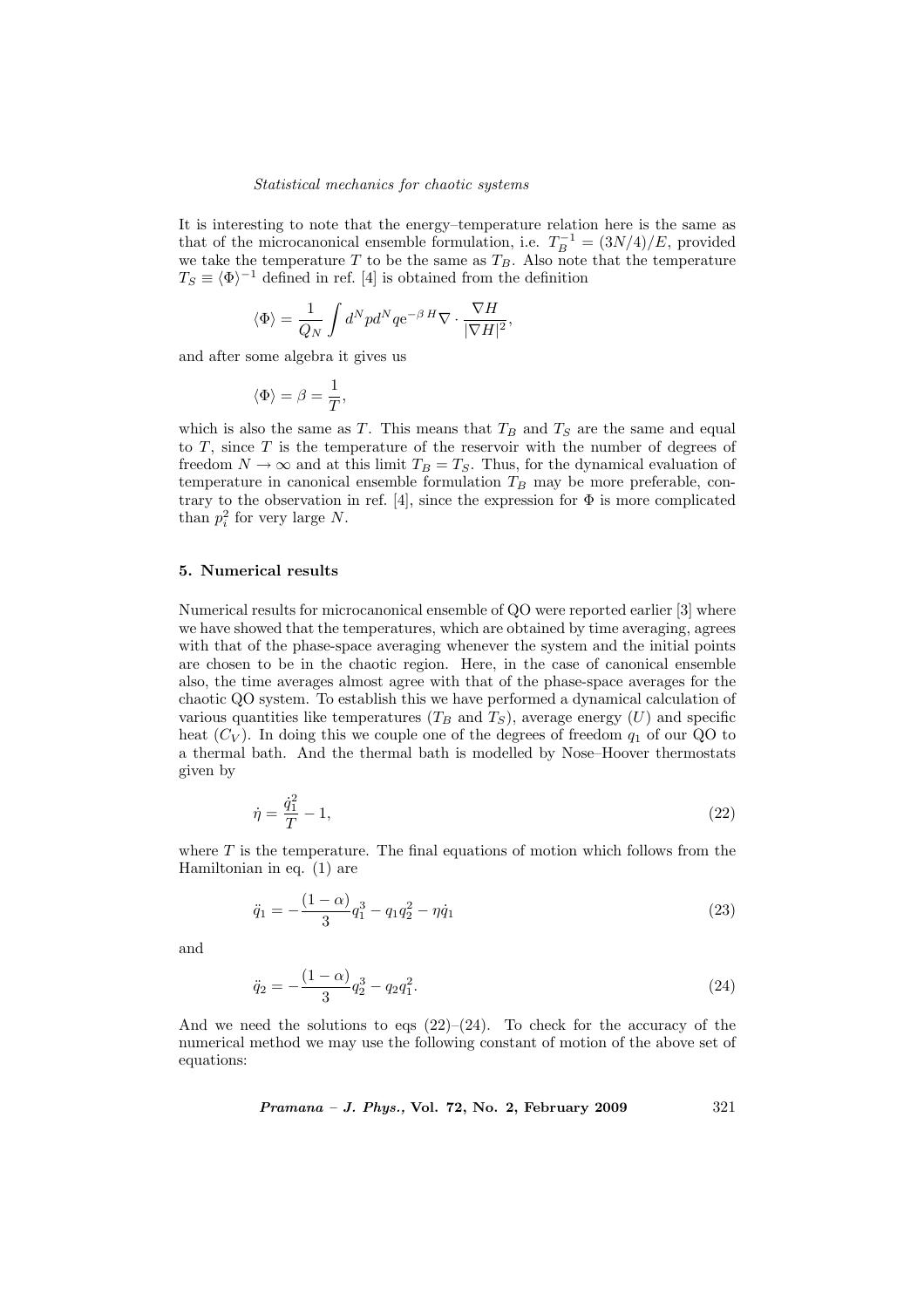Vishnu M Bannur and Ramesh Babu Thayyullathil



**Figure 1.** Plots of  $T_B^d$  of  $q_1$   $(T_{B1}^d)$  and  $q_2$   $(T_{B2}^d)$  degrees of freedom,  $T_S^d$ ,  $U^d$ and  $C_V^d$  of chaotic QO system as a function of time.

$$
E = \frac{(p_1^2 + p_2^2)}{2} + \frac{(1 - \alpha)}{12} (q_1^4 + q_2^4)
$$
  
 
$$
+ \frac{1}{2} q_1^2 q_2^2 + T \frac{\eta^2}{2} + T \int_0^t d\tau \eta(\tau).
$$
 (25)

Results are plotted in figure 1 for the thermostat temperature  $T = 0.5$ . Here  $T_B^d$ ,  $T_S^d$ ,  $U^d$  and  $C_V^d$  are obtained by time averaging of dynamical quantities. These are plotted as a function of time in figure 1 and asymptotically they all approach the values obtained from the phase-space averages, i.e., from eq. (21) for  $N = 2$ , which are given by  $T_B = 0.5, T_S = 0.5, U = 0.75$  and  $C_V = 1.5$ . The QO system is chosen to be highly chaotic with  $\alpha$  close to 1. For reasons of numerical stability we took  $\alpha = 0.99$ . As can be seen from the plot,  $T_{B1}^d$  immediately approaches 0.5, the temperature of the thermostats, since it is in direct contact with the reservoir. But the other dynamical quantities  $T_{B2}^d$ ,  $T_S^d$ ,  $U^d$  and  $C_V^d$  slowly approach the values 0.5, 0.5, 0.75 and 1.5 respectively in accordance with the ergodic theorem.

# 6. Conclusions

The formulation of statistical mechanics of chaotic systems based on Khinchin's formalism  $[13]$  of statistical mechanics for a finite N system is presented. We investigated both microcanonical and canonical ensemble systems of quartic oscillators. The microcanonical ensemble of chaotic systems were studied and numerically verified earlier by Berdichevsky and Alberti [2], and also by one of us [3]. Here we strengthened the earlier observations and extended the study to canonical ensemble